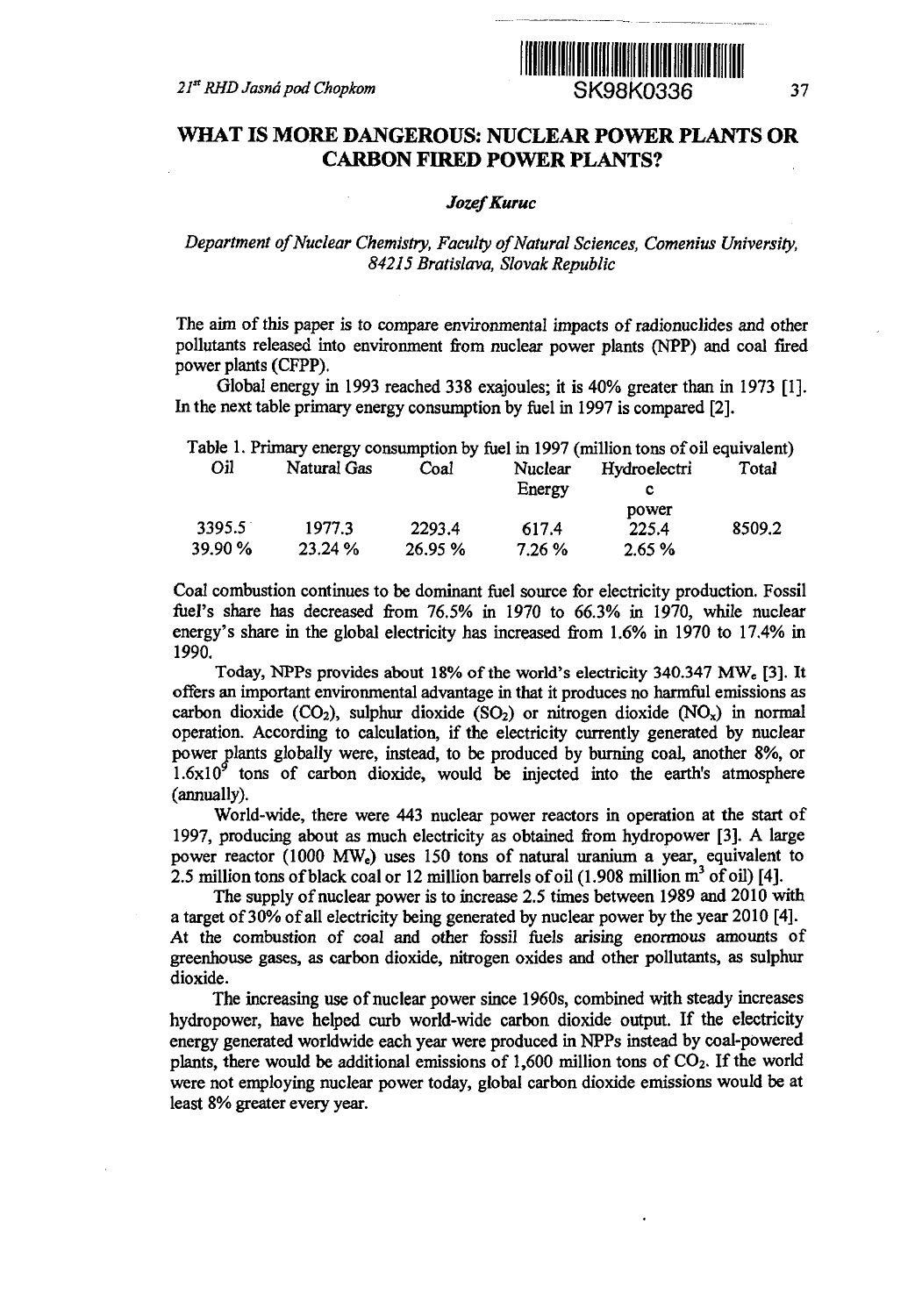Nuclear power is exceptionally clean in operation. Concern is usually focused on the highly toxic and radioactive spent fuel and nuclear wastes. In addition to their toxicity and radioactivity, they are limited in volume, which facilitates waste disposal. This contrasts sharply with the waste disposal problem for fossil-fuelled plants. For example:

A 1000 MWe CFPP with optimal pollution abatement equipment will emit into the atmosphere 900 tons of  $SO_2$  per year; 4500 tons of  $NO_x$ ; 1300 tons of particulates; and 6.5 million tons of  $CO<sub>2</sub>$ . Depending on the quality of the coal, up to one million tons of ashes containing hundreds of tons of toxic heavy metals (arsenic, cadmium, lead) and natural radionuclides (uranium, thorium, daughter radionuclides, K-40) will have to be disposed of [5].

By contrast, a NPP of 1000 MW<sub>e</sub> capacity produces annually some 35 tons of highly

radioactive spent fuel. If the spent fuel is reprocessed, the volume of highly radioactive waste will be about 3 m<sup>3</sup>. The entire nuclear chain supporting this 1000 MW<sub>e</sub> plant, from mining through operation, will generate, in addition, some 200 m<sup>3</sup> of intermediate level waste and some 500  $m<sup>3</sup>$  of low level waste per year [5].

In 1992, global emissions of  $CO<sub>2</sub>$  - the prime greenhouse gas added to the atmosphere as a direct result of human activity - amounted to 26.4  $\times$  10<sup>9</sup> tons per year, of which 84% (22.3 x  $10^9$  tons) was from industrial activity. Emissions from industrial activity have climbed 38 percent over the past 20 years. The United States had the highest per capita emissions -19.1 tons per year - among the nations that were the major sources of global emissions in 1992 [1]. In the Slovak Republic the combustion of fossil fuels is a source of about 94 % emissions of carbon dioxide,  $\sim$ 58.3 million tons CO<sub>2</sub> annually. Slovakia with its production of  $11$  tons of  $CO<sub>2</sub>$  per capita in 1990 highly had surpassed then European mean value 7.3-tons/capita.year [6].

With regard to environmental impacts, nuclear power offers specific benefits. In routine operation, nuclear power plants and the fuel cycle facilities do release small quantities of radionuclides, mostly there are radioisotopes of inert gases Xe, Kr and iodine. However, the rules developed and implemented several decades ago for limiting radioactive emissions satisfy criteria for protecting human health and more than adequate to protect the environment. The other emissions, residuals, and burdens from NPPs and fuel cycle facilities are lower than those arising from fossil-fuel electricity generations chains and comparable or lower than those from renewable energy systems. Taking into account the entire up-stream and down-stream energy chains for electricity generation, nuclear power emits 40 to 100 times less  $CO<sub>2</sub>$  than currently used fossil-fuel chains [10]. Greenhouse gas emissions from the nuclear chain are due mainly to the use of fossil fuels in the extraction, and enrichment of uranium and to fuels used in the production of steel, cement and other materials for the construction of reactors and fuel cycle facilities. These emissions, which are negligible relative to those from the direct use of fossil fuels for electricity generation, can be reduced even further by energy efficiency improvement [12].

From a point of view conservation of the environment it is important what area would be need for a power plant. This value depends from energy density: 1 kg of firewood produces about 1 kWh of electricity; 1 kg of coal produces about 3 kWh of electricity; 1 kg of oil produces about 4 kWh of electricity; 1 kg of natural uranium produces about 50 MWh of electricity; and 1 kg of plutonium produces about 6 GWh.

The low energy density of the renewable sources means that if we want significant amounts of energy (electricity) from them, we must "harvest" them over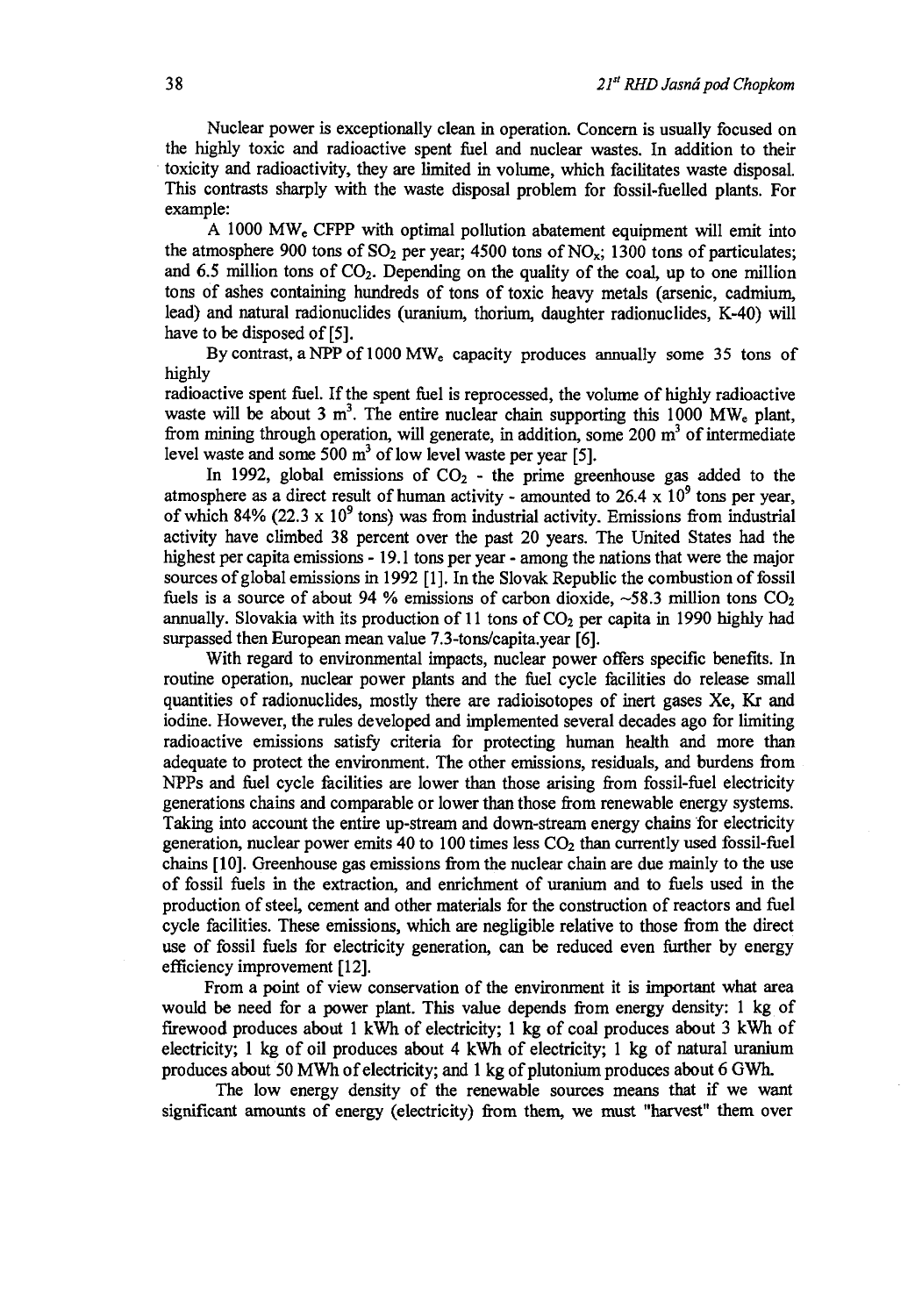large areas - and this is very expensive. It has been calculated that to achieve the electricity generating capacity of a 1000 MW<sub>e</sub> power plant, we would need: an area of 50 to 60  $\text{km}^2$  to install solar cells or windmills, or an area of 3000 to 5000  $\text{km}^2$  to grow the needed biomass [5]. By contrast, we would need an area of only a few square kilometres for a NPP, including all of its fuel cycle requirements.

Coal is one of the most impure of fuels. Its impurities range from trace quantities of many metals, including natural radionuclides uranium and thorium, to much larger quantities of Al and Fe to still larger quantities of impurities such as sulphur. Products of coal combustion include the oxides of carbon, nitrogen, and sulphur; carcinogenic and mutagenic substances; and recoverable minerals of commercial value, including nuclear fuels naturally occurring in coal.

Coal ash is composed primarily of oxides of silicon, aluminium, iron, calcium, magnesium, titanium, sodium, potassium, arsenic, mercury, other metals, and sulphur plus small quantities of uranium and thorium. Fly ash is primarily composed of noncombustible silicon compounds (glass) melted during combustion. Tiny glass spheres form the bulk of the fly ash.

Since the 1960s particulate precipitators have been used by CFPPs to retain significant amounts of fly ash rather than letting it escape to the atmosphere. When functioning properly, these precipitators are approximately 99.5% efficient. Utilities also collect furnace ash, cinders, and slag, which are kept in cinder piles or deposited in ash ponds on coal-plant sites along with the captured fly ash.

Trace quantities of uranium in coal range from less than 1 ppm in some samples to around 10 ppm in others. In some cases a concentration of uranium can to amount up to 1000 ppm [11] and they can be used as uranium resources. Generally, the amount of thorium contained in coal is about 2.5 times greater than the amount of uranium. For a large number of coal samples, according to Environmental Protection Agency figures released in 1984, average values of uranium and thorium content have been determined to be 1.3 ppm and 3.2 ppm, respectively. Using these values along with reported consumption and projected consumption of coal by utilities provides a means of calculating the amounts of potentially recoverable breedable and fissionable elements. The concentration of fissionable U-235 (the current fuel for NPPs) has been established to be 0.71% of U content. In the coals mined in the Slovakia (3.8 million tons in 1996) concentrations of natural radionuclides were determined in previous years, but these values so far were not published [7]. And what about  $\sim$ 3.8 million tons of coal imported into Slovakia yearly?

Assume that the typical plant has an electrical output of 1000 MW. Existing coalfired plants of this capacity annually burn about 4 million tons of coal each year.

Using these data, the releases of radioactive materials per typical plant can be calculated for any year. For the year 1990, assuming coal contains uranium and thorium concentrations of 1.3 ppm and 3.2 ppm, respectively, each typical plant 1000 MW<sup>e</sup> released 5.2 tons of U (containing 36.92 kg of U-235) and 12.8 tons of Th that year. Total releases in 1990 from worldwide combustion of  $\sim$ 3300 million tons of coal totalled  $\sim$ 4552 tons of uranium (containing  $\sim$ 32317 kg of U-235) and  $\sim$ 10860 tons of thorium. These values continually increased!

Based on the predicted combustion of 12,580 million tons worldly during the year 2040, cumulative releases for the 100 years of coal combustion following 1937 are predicted [9] to be Planetary release (from combustion of 637,409 million tons): Uranium: 828,632 tons (containing 5883 tons of U-235); Thorium: 2,039,709 tons.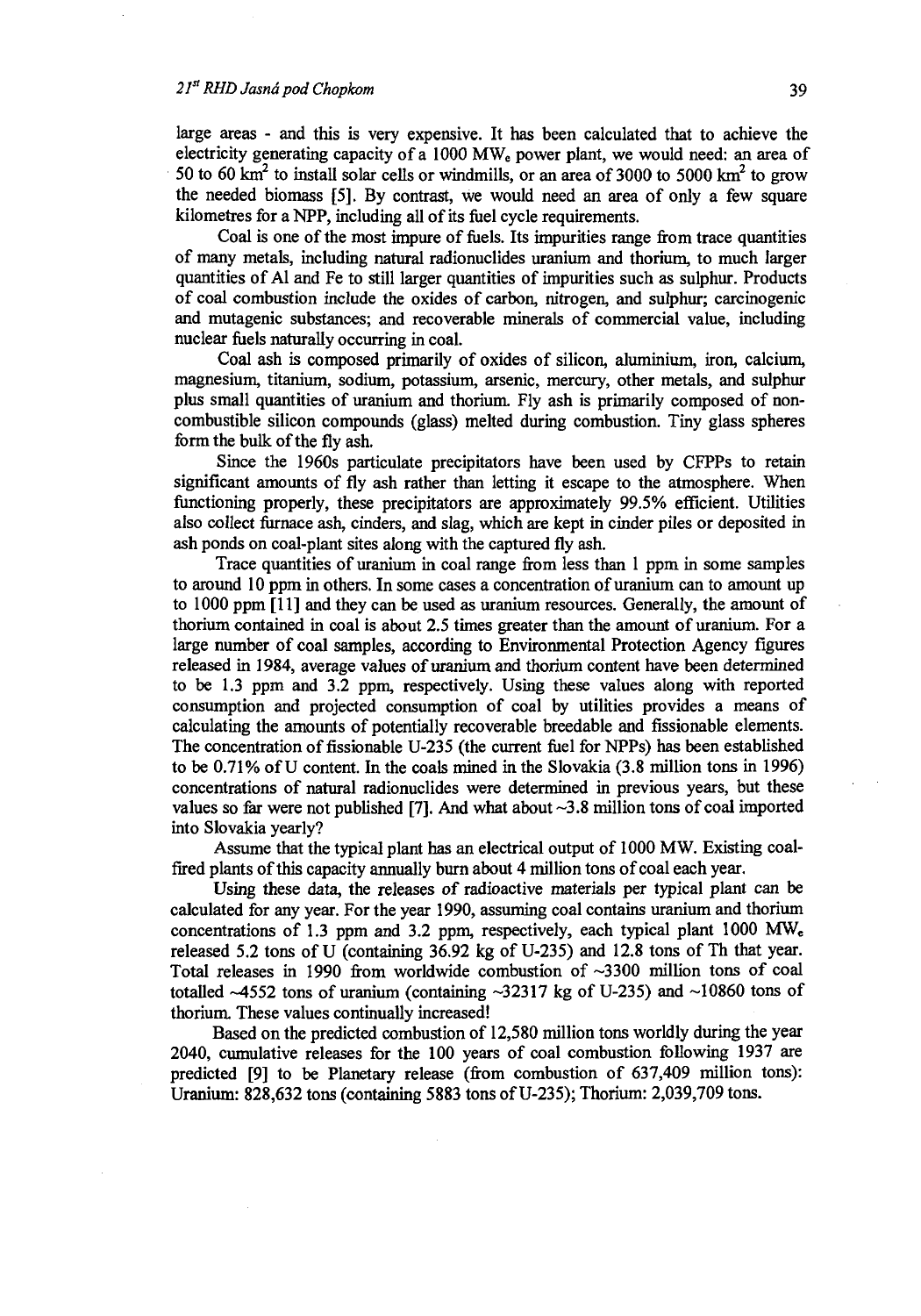On the base these amounts McBridge et al. concluded that ,,Americans living near CFPPs are exposed to higher radiation doses than those living near NPPs that meet government regulation [9].

The main sources of radiation released from coal combustion include not only uranium and thorium but also daughter products produced by the decay of these nuclides, such as isotopes of radium, radon, polonium, bismuth, and lead. Although not a decay product, naturally occurring radioactive potassium-40 is also a significant contributor.

According to the National Council on Radiation Protection and Measurements (NCRP), the average radioactivity is 427  $\mu$ Ci/t of coal. This value can be used to calculate the average expected radioactivity release from coal combustion. For 1990 the total release of radioactivity from worldwide 3300 million tons coal combustion was, therefore, about 1.41 MCi.

For comparison, according to NCRP Reports No. 92 and No. 95, population exposure from operation of 1000-MWe NPP and CFPPs amounts to 4.90 man-Sv/year for CFPPs and 0.048 man-Sv/year for NPPs. Thus, the population effective dose equivalent from CFPPs is 100 times that from NPPs. For the complete nuclear fuel cycle, from mining to reactor operation to waste disposal, the radiation dose is cited as 1.36 man-Sv/year [13,14]; the equivalent dose for coal use, from mining to power plant operation to waste disposal, it is probably unknown.

During combustion, the volume of coal is reduced by over 85%, which increases the concentration of the metals originally in the coal. A global average concentration of uranium is 10 ppm in ash [15]. Although precipitators retain significant quantities of ash, heavy metals such as uranium and thorium tend to concentrate on the tiny glass spheres that make up the bulk of fly ash. This uranium is released to the atmosphere with the escaping fly ash, at about 1.0% of the original amount, according to NCRP data. The retained ash is enriched in uranium several times over the original uranium concentration in the coal because the uranium, and thorium, content is not decreased as the volume of coal is reduced. Fly ash (with U and Th and daughter radionuclides are precipitated with snow and rain and increased activity of air and Earth's surface.

Another unrecognised problem is the gradual production of Pu-239 through the exposure of U-238 in coal waste to neutrons from the air. These neutrons are produced primarily by bombardment of oxygen and nitrogen nuclei in the atmosphere by cosmic rays and from spontaneous fission of natural isotopes in soil. Because Pu-239 is toxic in micro-quantities, this process, however slow, is potentially very dangerous. The radiotoxicity of Pu-239 is 3.4  $\times$  10<sup>11</sup> times that of U-238. Consequently, for ~4552 tons of uranium released in 1990, only 2.2 milligrams of Pu-239 bred by natural processes is necessary to double the radiotoxicity estimated to be released into the biosphere by year. Natural processes to produce both Pu-239 and Pu-240 appear to exist.

For the 100 years following 1937, world use of coal as a heat source for electric power generation will result in the distribution of enormous radionuclides into the environment. This is very important problem and it is questionable about the risks and benefits of coal combustion, as source of electricity production. The potential health effects of released naturally occurring radionuclides are a long-term issue that has not been fully solved. Even with improved efficiency in retaining stack emissions, the removal of coal from its shielding overburden in the earth and subsequent combustion releases large quantities of radioactive materials to the surface of the earth. The emissions by CFPPs of greenhouse gases, a vast array of chemical by-products, and naturally occurring radionuclides make coal much less desirable as an energy source